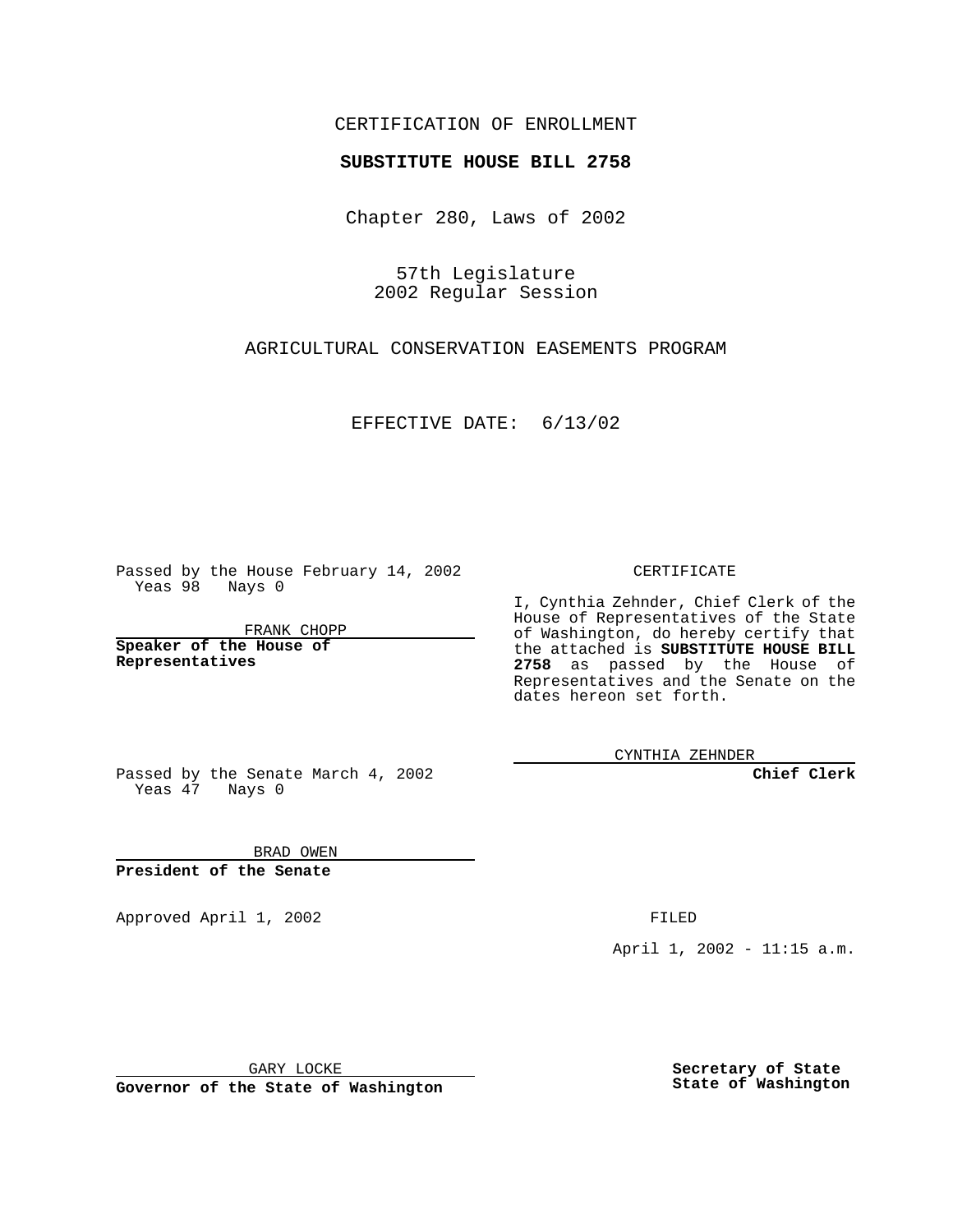## **SUBSTITUTE HOUSE BILL 2758** \_\_\_\_\_\_\_\_\_\_\_\_\_\_\_\_\_\_\_\_\_\_\_\_\_\_\_\_\_\_\_\_\_\_\_\_\_\_\_\_\_\_\_\_\_\_\_

\_\_\_\_\_\_\_\_\_\_\_\_\_\_\_\_\_\_\_\_\_\_\_\_\_\_\_\_\_\_\_\_\_\_\_\_\_\_\_\_\_\_\_\_\_\_\_

Passed Legislature - 2002 Regular Session

## **State of Washington 57th Legislature 2002 Regular Session**

**By** House Committee on Agriculture & Ecology (originally sponsored by Representatives Quall, Linville and Hunt)

Read first time 02/08/2002. Referred to Committee on .

 AN ACT Relating to establishing the agricultural conservation easements program; adding new sections to chapter 89.08 RCW; and creating a new section.

BE IT ENACTED BY THE LEGISLATURE OF THE STATE OF WASHINGTON:

 NEW SECTION. **Sec. 1.** Among the rising costs that are increasingly driving Washington farmers out of business is the cost of land. Many of our oldest, well-established farms, often on the fringes of established communities, are under growing pressure to be sold for uses other than agriculture. In the face of these rising land costs, new farmers are finding it increasingly difficult to be able to afford to purchase farmland.

 At the same time, the conversion of these prime farmlands to development costs our communities open and green space, reduces our access to local quality food, diminishes our cultural and historic roots, often represents a fiscal loss for governments, and frequently results in environmental costs including reduced flood detention, loss of surface water filtration, diminished aquifer recharge, loss of habitat and connective wildlife migration corridors, and loss of opportunities to protect riparian lands.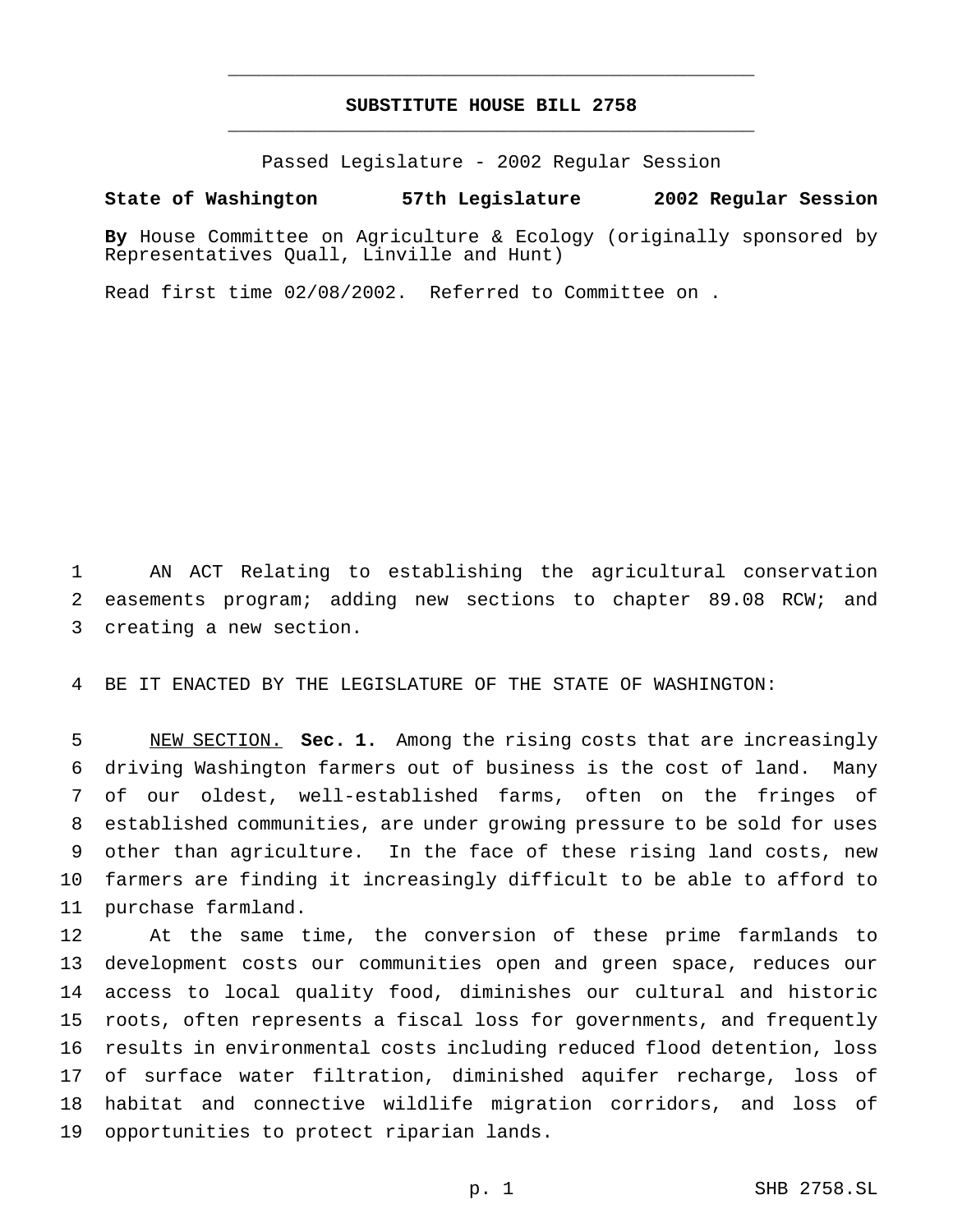These concerns, among others, are leading the federal government and local jurisdictions around our state to provide funding for local programs to purchase agricultural conservation easements that help keep farmers in farming and farmland in agriculture. It is the intent of the legislature to create a Washington purchase of agricultural conservation easements program that will facilitate the use of federal funds, ease the burdens of local governments launching similar programs at the local level, and help local governments fight the conversion of agricultural lands they have not otherwise protected through their planning processes.

 NEW SECTION. **Sec. 2.** A new section is added to chapter 89.08 RCW to read as follows:

 (1) The agricultural conservation easements program is created. The state conservation commission shall manage the program and adopt rules as necessary to implement the legislature's intent.

 (2) The commission shall report to the legislature on an on-going basis regarding potential funding sources for the purchase of agricultural conservation easements under the program and recommend changes to existing funding authorized by the legislature.

 (3) All funding for the program shall be deposited into the agricultural conservation easements account created in section 3 of this act. Expenditures from the account shall be made to local governments and private nonprofits on a match or no match required basis at the discretion of the commission.

 (4) Easements purchased with money from the agricultural conservation easements account run with the land.

 NEW SECTION. **Sec. 3.** A new section is added to chapter 89.08 RCW to read as follows:

 (1) The agricultural conservation easements account is created in the custody of the state treasurer. All receipts from legislative appropriations, other sources as directed by the legislature, and gifts, grants, or endowments from public or private sources must be deposited into the account. Expenditures from the account may be used only for the purchase of easements under the agricultural conservation easements program. Only the state conservation commission, or the executive director of the commission on the commission's behalf, may authorize expenditures from the account. The account is subject to